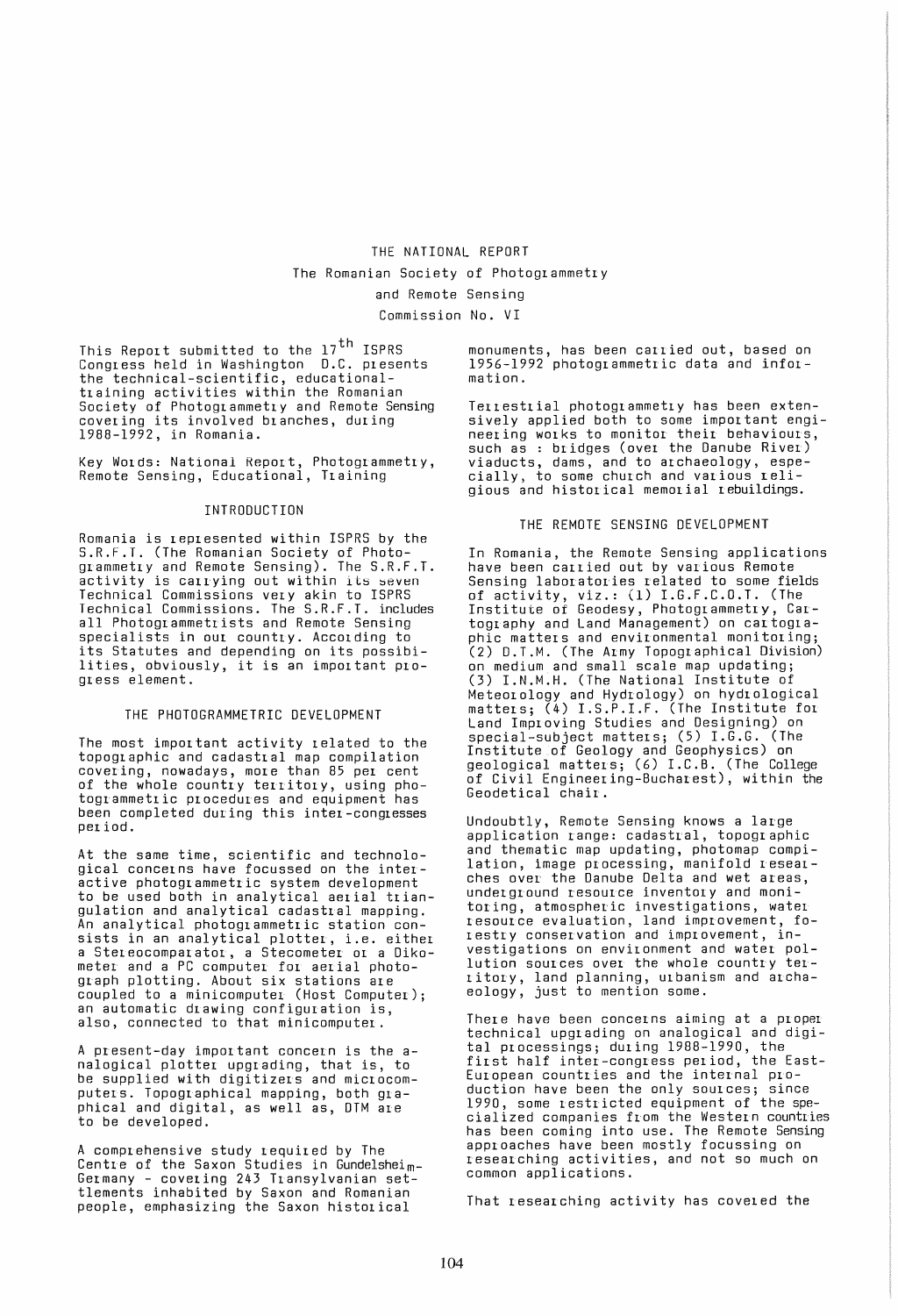following branches :<br>- an Automatic Remote Sensing Multispectral<br>Data Processing System has been developed; some test fields have been established to calibrate aerial and spatial data using soil information, which the terrestrial, aerial and space platforms had taken;<br>- areas with moisture in excess, salt lands and erosion-damaged ones have been established and used to solve some designing<br>land improvement requirements; some land fund concern monitoring (mining, industrial and domestic waste material deposits, lands put under crop located over surface mining areas, built-in area development monitoring, soil pollution monitoring over areas adjacent to industrial sites, hydromeliorative system behaviour monitoring in the course of time);<br>- manifold studies over the Danube Delta;<br>- pasture inventory and monitoring;<br>- environmental monitoring;<br>- topographic and thematic map compilation

and updating.

It is worth mentioning our concern to develop a Romanian manifold Remote Sensing system in cooperation with some international organisations. Thus, a National Remote Sensing Centre is to be established to support the required technical basis carrying out some usual approaches related 'to various fields of activity.

### GIS AND DIGITAL MAPPING DEVELOPMENT

Manifold researches over the Danube Delta and wet areas have been carried out within

- investigate morphological changes and environmental features thoroughly for some

- monitor some morphological changes over the Danube Delta and the Black Sea coastal ar'eas;

establish indices monitoring environmental elements within the fish breeding ponds;<br>- collect and evaluate the Remote Sensing thematic data proper to a deltaic area, to establish the environmental parameters, as well as, to intergrate them into the Land<br>Information System - the Danube Delta; **Information System** an information system based on satellite and aerial Remote Sensing data over the Danube Delta and the Black Sea coastal areas.

In the last two years, the I.G.F.C.O.T. has managed the cooperation with other specialized institutes on a LIS/GIS - the Danube Delta achievement, using a 1:10,000 scale photomap, as the future requirements could not be based only on classical cartographic products. The information capacity to be used within LIS/GIS - The Danube Delta<br>amounts to 4.10<sup>6</sup>.

A Danube Delta Pilot Project for scales smaller than 1:10,000 is to be carried out by I.G.N. France International, I.G.F.C.O.T. (Romania) and SCOT Conseil (France). This pilot project is to compile the Danube Delta 1:50,000 scale map using digital SPOT multispectral image processing. That map is to be used in land cover classification and evaluation, and as a digital map for LIS/GIS - the Danube Delta, as well.

## EDUCATION AND RESEARCH

Owing to the plesent-day concerns of some Commission VI specialists, as well as, to our production state during this intel-congress period, the main S.R.F.T. objectives have envisaged: (1) our photogrammetrist and remote sensing operator training, especially on terrestlial photogrammetry; (2) tests on photogrammetry-remote sensing subjects; (3) technology for photogrammetry - remote sensing.

During 1989-1992, the reseal ching activity has focussed on some experimental works based on national and regional topics: (1) Photomap compilation for land fund and environmental researching activities (1989, 1990, 1991, 1992); (2) Pollution effect monitoring over the agricultural areas adjacent to some industrial works (1989); (3) Study on the methodology establishing forestry cover within pastures (1990); (4) A Remote Sensing study on irrigation systems (1990); (5) Aerial and space multispectral images in establishing agricultural lands with moisture in excess (1990); (6) Thematic mapping using space photographs (1991); (7) A LIS/GIS-The Danube Delta development (1991, 1992); (8) Photomap regarded as an instrument restoring the land fund (1992).

It is worth mentioning the periodical scientific meetings: (1) the 3-rd Geodetic Meeting (Bucharest, 1988); (2) The Romanian and French Symposium (Bucharest, 1991); (3) Yearly I.G.F.C.O.T. and D.T.M. Meetings (1989-1992). Among S.R.F.T. meetings, in which researchers, teaching staff, photogrammetrists and Remote Sensing specialists have taken an active part, we can mention: The 12-th and the 13-th Commission V Symposia (held in Bucharest, 1989 and Suceava,199l) on "Special Photogrammetric Application Ef-f ici encies" and "Photogr ammetr ic and Remote Sensing Technics in Environmental Engineering", respectively.

Several subjects approached within these last symposia are given below: non-metric aerial camera calibration; photogrammetry and remote sensing in forestry applications; architectural photogrammetry and urbanism; photogrammetry in hydropower construction and management; photogrammetric and remote sensing applications in land improvement; environmental engineering and rural planning; photogr'ammetr ic pr ocedures in communication ways; open and underground mining based on photointerpretation, photointerpretation related to historical monuments, settlements and sites.

Besides the above mentioned activities we can also mention the followings: (a) The Romanian Commission of the Architectural Photogrammetry has been established; (b) A cooperation with the Italian Photogrammetric Commission in Bari has been agreed upon.

We have been concerned to further input data into I.G.F.C.O.T. GEOBIB data base for bibliographical information retrieval.